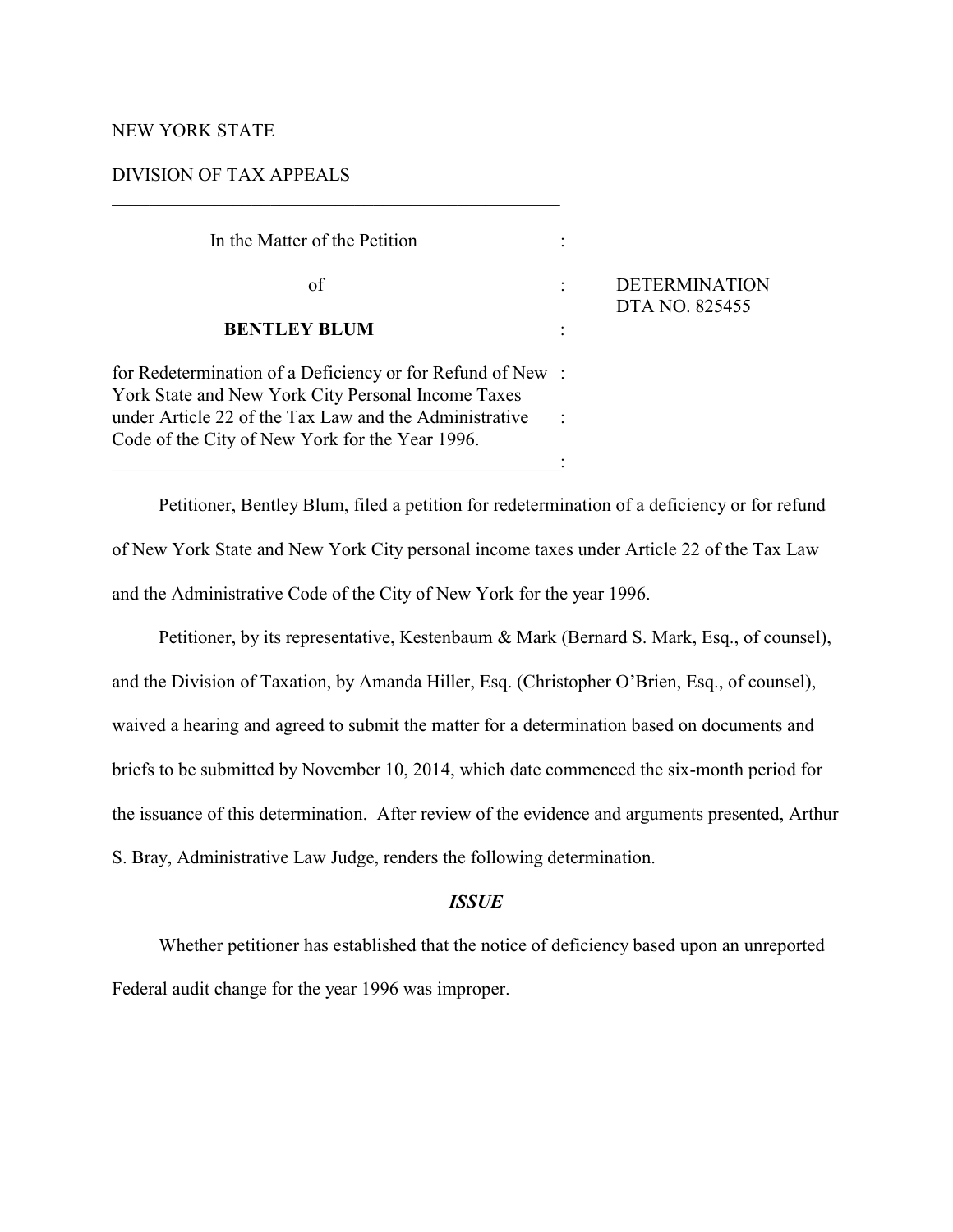### *FINDINGS OF FACT*

1. The Brooklyn District Office of the Internal Revenue Service (IRS) engaged in a program known as the Oil and Gas project examination wherein it examined various individual investors, TEFRA partnerships<sup>1</sup> and corporations concerning the tax years 1994 through 1997. All of the corporations under review by the IRS were controlled, directly or indirectly, by petitioner, Bentley Blum, and were engaged in the promotion, sale or operation of drilling interests in various oil and gas leased properties during the tax years 1994 through 1996.

2. The partnerships were created in order to enter into turnkey contracts with one of the corporations for the exploration, drilling and completion of oil and gas wells. Interests in the partnerships were sold to numerous investors in the United States. The partnerships claimed substantial losses for intangible drilling and other operating costs during the years in issue. Typically, investors would submit a cash payment of 15 percent of the amount of the investment and sign a long-term promissory note for the balance. Funds received by the partnerships were transferred to the various corporations and promoters and charged to various accounts concerning operations, consulting, management and income.

3. The IRS conducted its examination and concluded that the various partnership interests were not engaged in for profit and were organized as a tax shelter. It also concluded that the investments of the individual investors were not "at risk" and that the partnership activities were subject to the passive activities rules. Moreover, the IRS Engineering Division concluded that the intangible drilling and development costs that had been claimed were significantly greater

-2-

 ${}^{1}$ In general, a TEFRA partnership is a partnership with 11 or more partners during the partnership's tax year (Treas Reg § 301.6231[a][1]-[1][a][1]).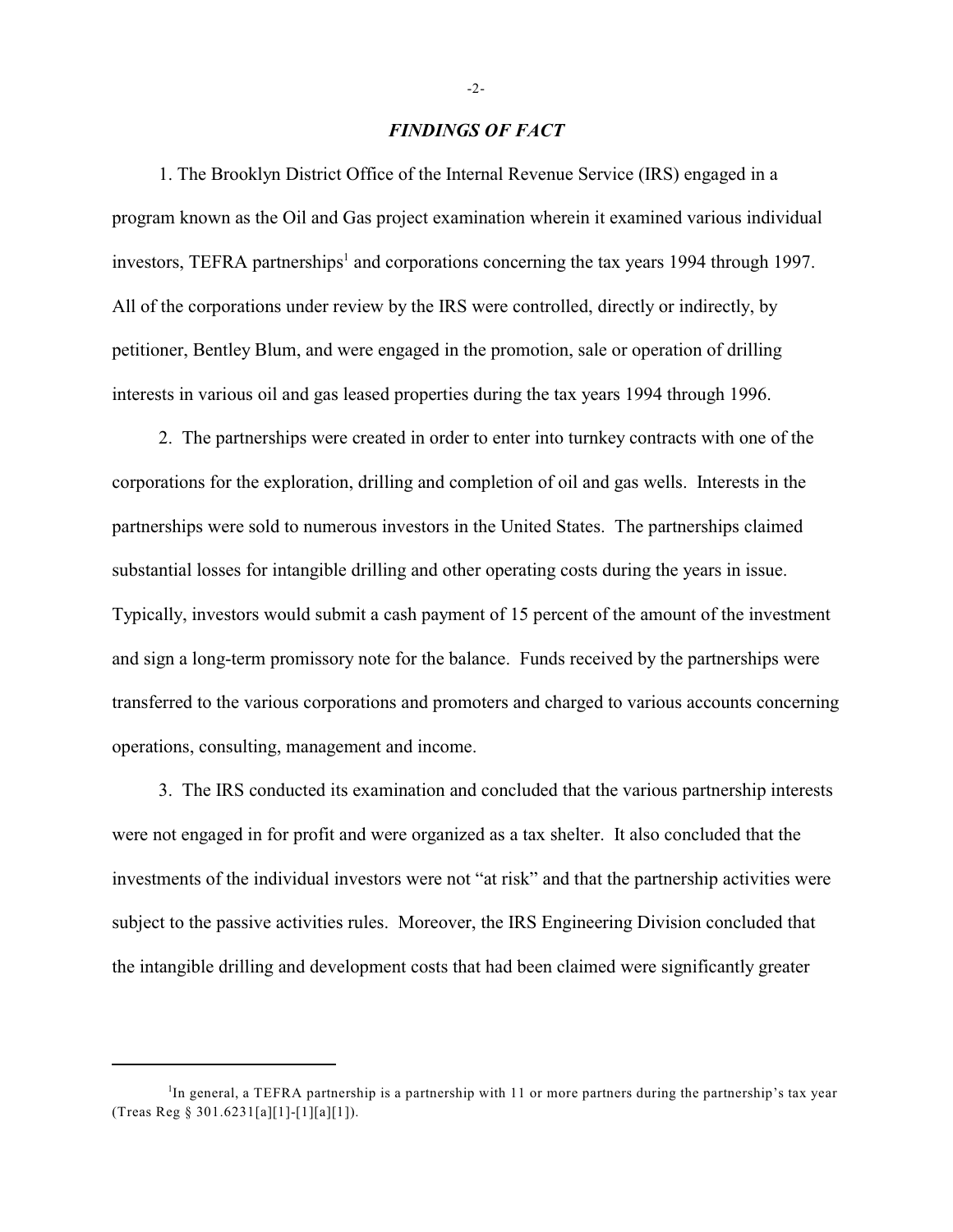than the industry norms. On the basis of these findings, the IRS determined that the losses claimed by all of the investors should be disallowed and negligence penalties should be imposed.

4. With respect to the corporations and the tax returns of the individual promoters, including petitioner, the IRS examination resulted in its tracing a number of transfers of funds between the entities. The IRS proposed that the transferred amounts be treated as taxable income of the promoters, including petitioner, as either gross receipts or constructive dividends because of the lack of evidence of the transferred amounts' nontaxable status.

5. Based on the forgoing, the IRS issued to petitioner an Examination Report for the years 1994 through 1997, dated February 24, 2000, by which it made adjustments to income on the basis of finding constructive dividends, a flow through of funds and a reduction of a net operating loss carryover for the years 1994 through 1997.

6. Petitioner's representative disagreed with the proposed adjustments and argued that since 1980 one group of companies had specialized in domestic and international oil drilling and, over that period of time, had provided turnkey drilling services in nearly 300 wells. Petitioner's representative also argued that the drilling and related corporations had operated in a businesslike manner and that the partners in the different drilling programs were unrelated and operated at arm's length. He also contended that the investors' initial cash investments and the amounts of their promissory notes were at risk. The legitimacy of the liabilities was supported by documentation showing cash payments on promissory notes from previous programs and litigation undertaken by the taxpayer companies to collect on prior promissory notes.

7. Petitioner's representative also argued that the taxpayer companies assumed a number of risks and were entitled to a substantial profit. He noted that the costs charged to the individual investors were arm's length and in line with the amounts charged in prior programs. With regard

-3-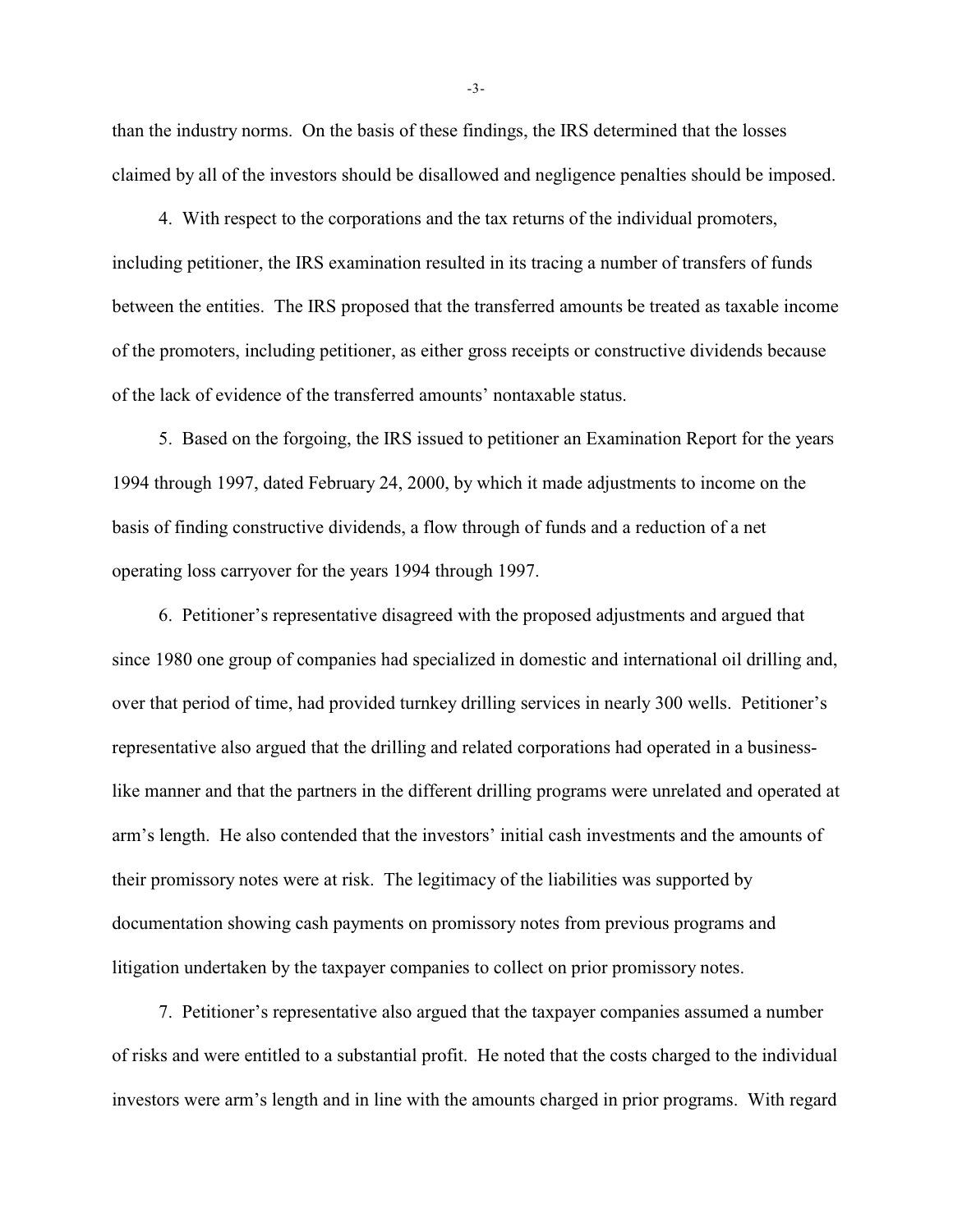to the turnkey price, petitioner's representative maintained that the taxpayer companies were obligated to cover the costs of surveying, testing, drilling and completion of the wells without additional funds from the investors.

8. With respect to the income realized by the individual companies, petitioner's representative took the position that the funds were originally deposited with marketing companies and then transferred to a cental management company that paid monies back to the individual companies to meet expenses such as payroll, operating expenses, management fees and syndication costs.<sup>2</sup> Petitioner's representative contended that this system created an efficient centralized accounting and record-keeping system and was regularly used by the corporate group prior to the examination. He maintained that the examination adjustments led to income each time funds were transferred between the companies with no adjustment for deductions to the transferring company. As a result, there was duplication of the income attributed to the companies.

9. On the basis of the facts and arguments presented, the IRS Appeals Office and IRS Area Counsel settled the partnership cases permitting the investors' claimed losses in an amount equal to each investor's cash investment plus 50 percent of the face amount of the promissory note.

10. After months of continued negotiations, a global approach was utilized in order to settle all of the cases. For settlement purposes, the TEFRA partnership losses would be allowed to the extent of out-of-pocket cash expenditures and 50 percent of the promissory note amounts. The partner-promoter losses that exceeded out-of-pocket cash expenditures were disallowed. As

-4-

 $P$ etitioner's representative argued that the initial payment was made to the marketing companies to control liability.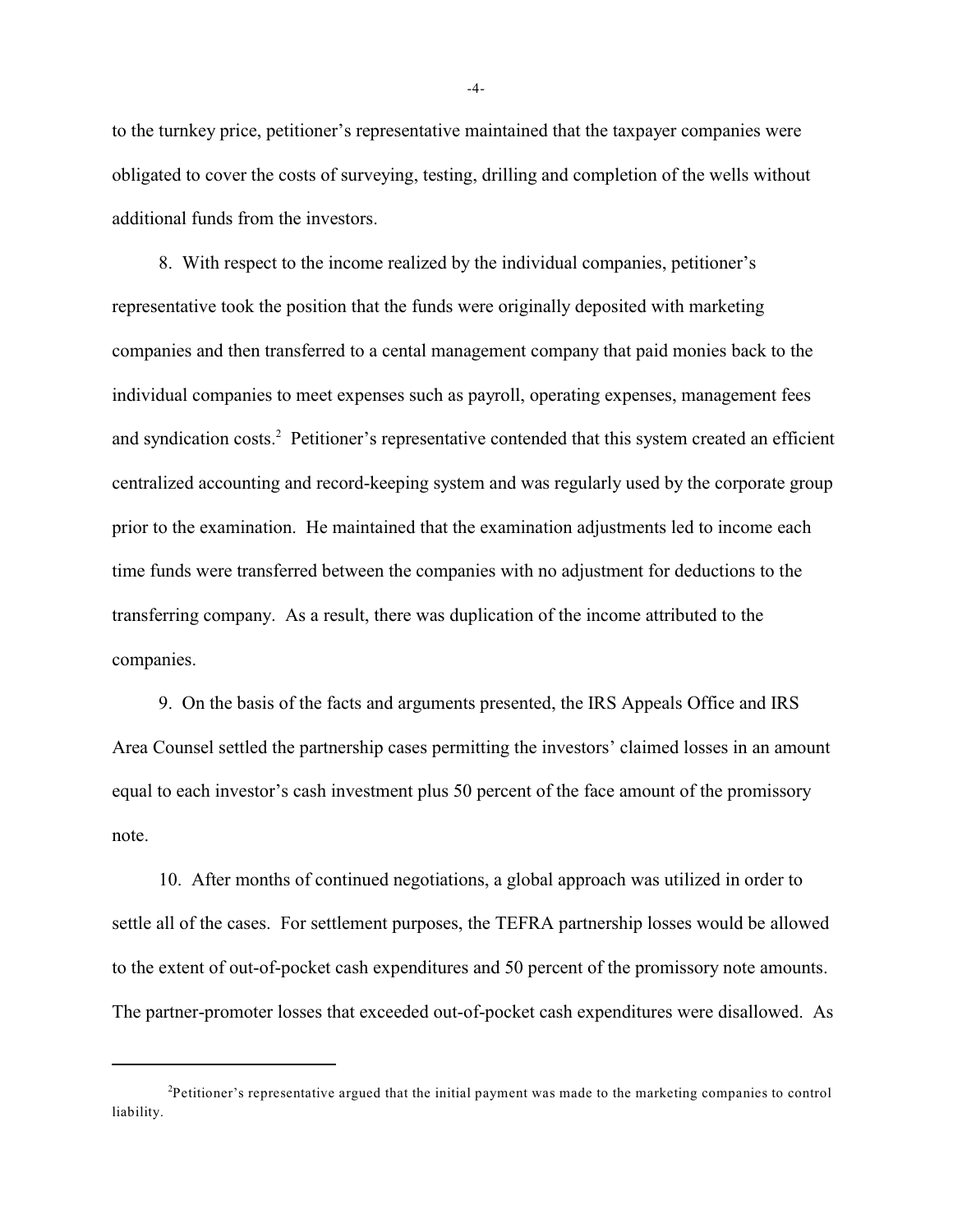to three of the partnerships that were made up of partners who were relatives, business associates or employees of petitioner in related entities, the losses were disallowed in full. For the remaining investors, the losses were allowed to the extent of one-quarter of their promissory note amounts, and the total amount of the losses was added to petitioner's 1997 taxable income.

11. The adjustments at the corporate and promoter levels consisted of a flat sum settlement of \$2,200,000.00 for the 1997 tax year of Kraft Capital Corporation, an entity that was related to petitioner. In addition, a flat sum settlement of \$510,000.00 in a tax deficiency for petitioner for the 1996 tax year was proposed in settlement of the 1994 through 1996 tax years. In addition, a net operating loss carry forward amount that petitioner reported for the 1997 tax year was reduced by 50 percent to make provision for the dividend and flow-through adjustments. The IRS also eliminated all of the penalties.

12. Petitioner timely filed a New York State personal income tax return for 1996.

13. The Division issued a Notice of Deficiency, dated May 22, 2012, which explained that petitioner had a deficiency of New York State and New York City personal income tax in the amount of \$159,561.00 plus interest for a balance due of \$473,208.56. The notice explained that it was based on the unreported federal change for 1996. Further, it calculated the New York State and New York City tax on the income base that resulted in the \$510,000.00 federal tax amount. The calculation resulted in an income base of \$1,378,343.00. This amount was used as the federal adjusted gross income in the Division's calculation.

### *SUMMARY OF THE PARTIES' POSITIONS*

14. According to petitioner, Tax Law § 683(a) bars an assessment of tax for the year 1996. Petitioner submits that Tax Law § 659 does not require a taxpayer to report a flat sum settlement and that there was no change to his adjusted gross income or taxable income for 1996. Petitioner

-5-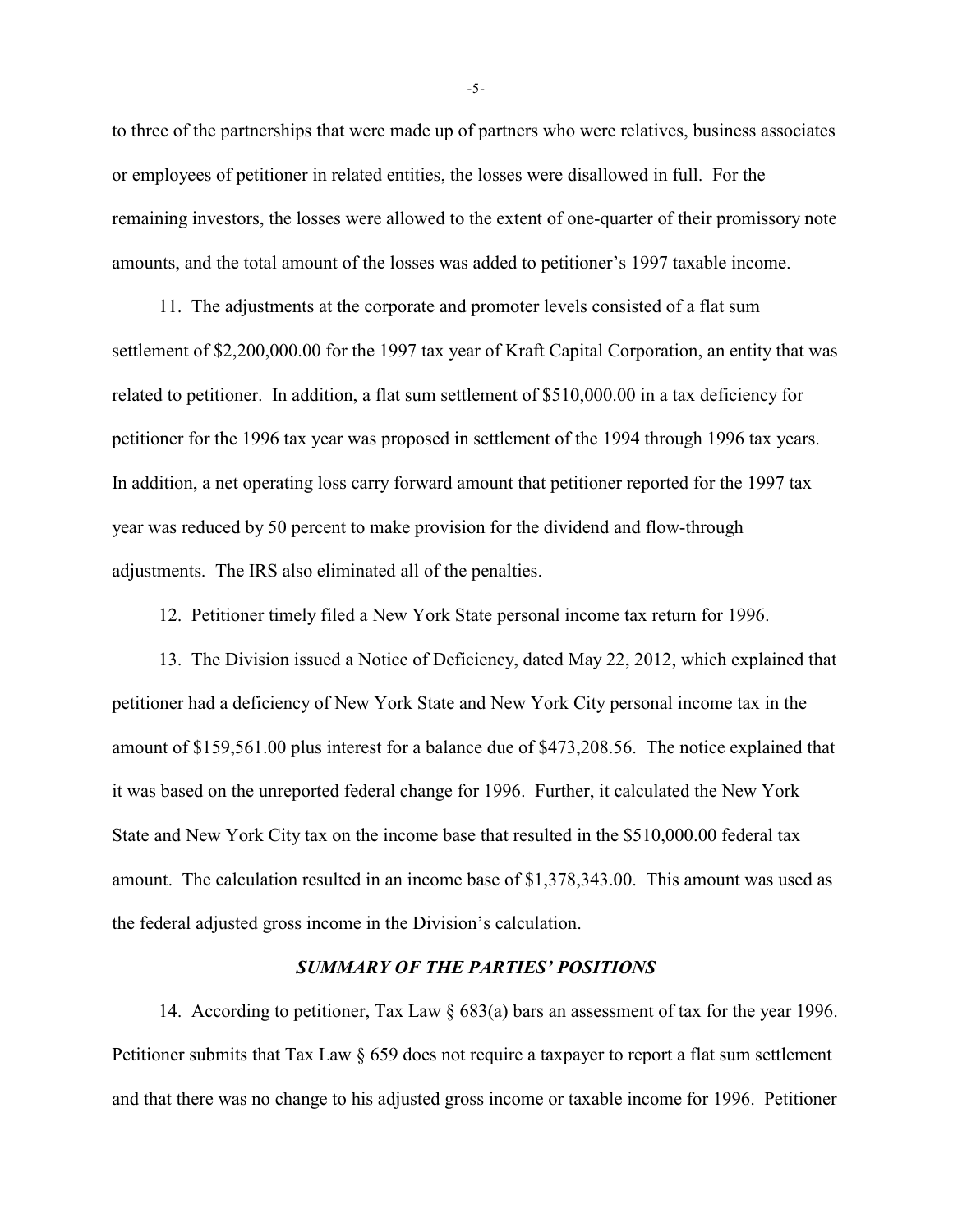also maintains that the global settlement was between him and the IRS was not relevant to his New York taxable income in 1996.

15. The Division maintains that it relied upon the Revenue Agent's Report created by the IRS and the adjustments reflected therein. According to the Division, the determination that the global settlement resulted in additional income is simply an extrapolation of the changes made by the IRS. It is submitted, that it is implausible to think that the taxpayer would owe additional federal taxes without an adjustment to income. The Division contends that the \$510,000.00 was tax that petitioner paid on behalf of his investors that would have otherwise been assessed but was deemed petitioner's tax. The Division posits that once petitioner agreed to the terms of the settlement, he had an obligation to report the federal change under Tax Law § 659. Lastly, the Division argues that the statute of limitations has not passed because petitioner was not in compliance with Tax Law § 659.

### *CONCLUSIONS OF LAW*

A. In this matter, petitioner's representative submitted an affidavit stating that a timely return was filed for 1996. The Division has not challenged this assertion and therefore this determination will proceed on this premise. In general, personal income tax must be assessed within three years after the return was filed (Tax Law  $\S$  683[a]). Since the last day for filing a timely personal income tax return was April 15 of the succeeding year (Tax Law  $\S$  651), it follows that the Division had until on or before April 15, 2000 to assert a deficiency of personal income tax for 1996. However, there is an exception to the forgoing rule which provides that an assessment may be made at any time if a taxpayer fails to report a federal audit change (Tax Law §§ 659, 683[c][1][C]; *see Matter of Mulderig v. New York State Dept of Taxation and Fin.*, 55 AD3d 1159 [3d Dept 2008]).

-6-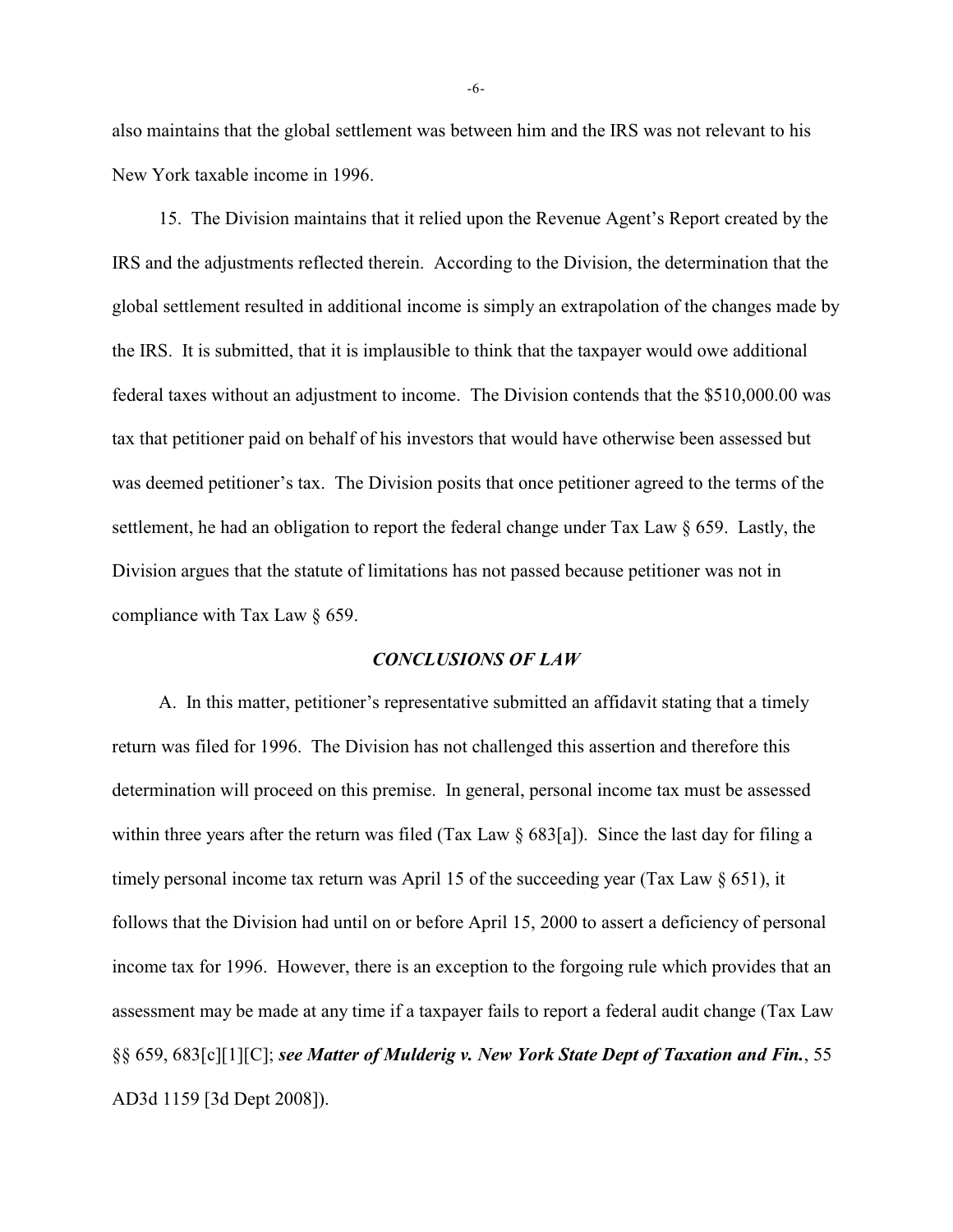B. In 2003, the date of the federal adjustment, Tax Law § 659 provided:

"If the amount of a taxpayer's federal taxable income, federal items of tax preference, total taxable amount or ordinary income portion of a lump sum distribution or includible gain of a trust reported on his federal income tax return for any taxable year, or the amount of a taxpayer's earned income credit or credit for employment-related expenses set forth on such return, or the amount of any federal foreign tax credit affecting the calculation of the credit for Canadian provincial taxes under section six hundred twenty or six hundred twenty-A of this article, or the amount of any claim of right adjustment, is changed or corrected by the United States internal revenue service or other competent authority or as the result of a renegotiation of a contract or subcontract with the United States, or the amount an employer is required to deduct and withhold from wages for federal income tax withholding purposes is changed or corrected by such service or authority or if a taxpayer's claim for credit or refund of federal income tax is disallowed in whole or in part, the taxpayer or employer shall report such change or correction or disallowance within ninety days after the final determination of such change, correction, renegotiation or disallowance, or as otherwise required by the commissioner, and shall concede the accuracy of such determination or state wherein it is erroneous."

C. Here, petitioner's representative has shown through the documentation from the Internal Revenue Service that the \$510,000.00 was a "Flat Sum Settlement" that constituted an agreed upon sum in satisfaction of the liability of petitioner and other parties. It was not a change in petitioner's taxable income. 3

D. A careful reading of Tax Law § 659 shows that a taxpayer is directed to report certain specific changes to New York. However, a flat sum settlement is not one of the changes listed. It follows that there was no federal change mentioned by Tax Law § 659 that petitioner was required to report and that the Notice of Deficiency was barred by the statute of limitations.

<sup>&</sup>lt;sup>3</sup> It is noted that the federal resolution of the tax issue presented here is not unique (*see e.g. United States ex rel New River Company v. Morgenthau*, 105 F2d 50, *cert denied* 308 US 577).